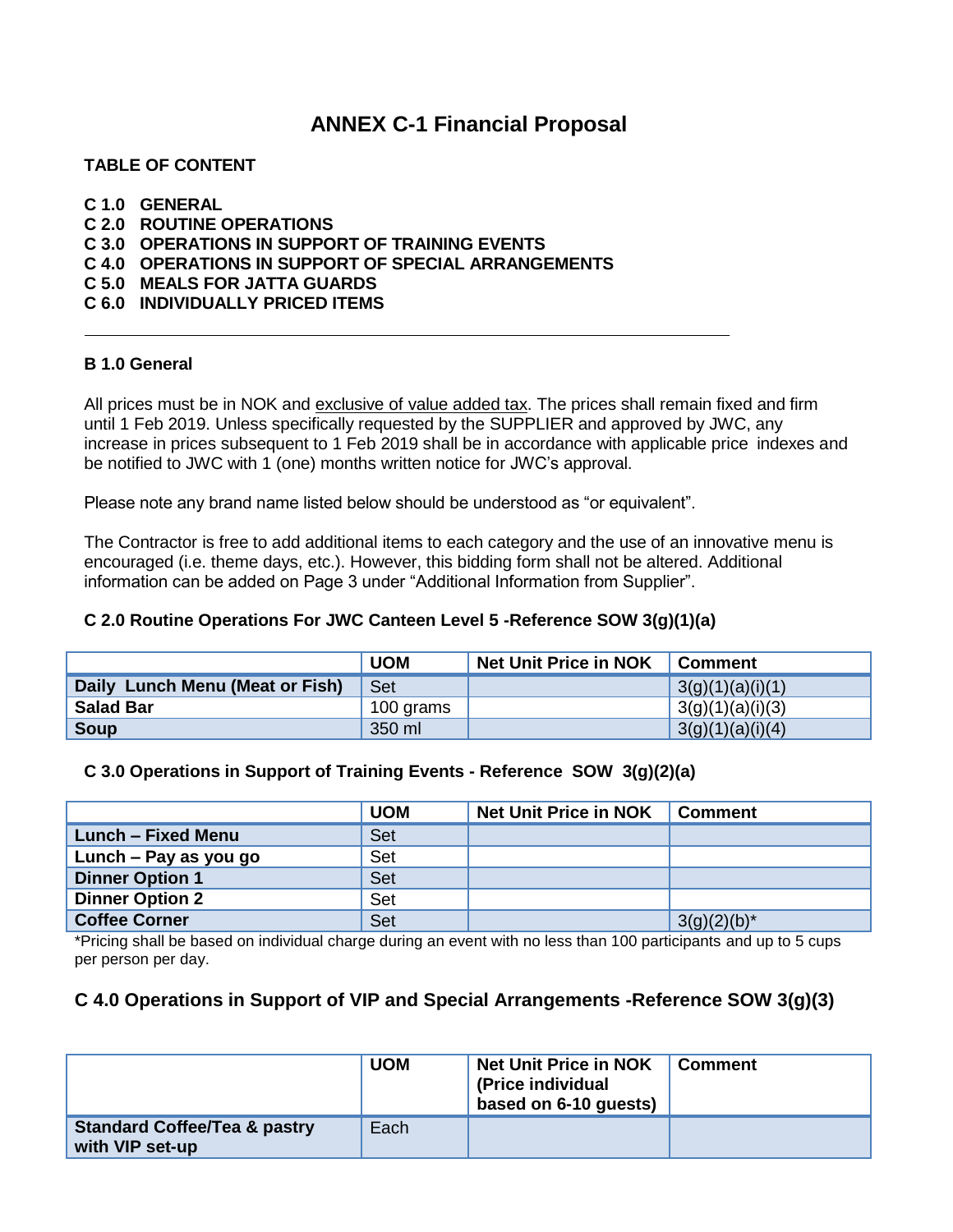| <b>Lunch - Norwegian Cold Plate</b><br>with VIP set-up | Each |  |
|--------------------------------------------------------|------|--|
| Daily Menu Lunch to include VIP<br>set-up              | Each |  |
|                                                        |      |  |

## **C 5.0 Meals for Jatta Guards -Reference SOW 3(g)(1)(c)**

|                         | <b>UOM</b> | <b>Net Unit Price in NOK</b><br><b>I</b> (Invoiced Separate to<br><b>Host Nation)</b> | Comment |
|-------------------------|------------|---------------------------------------------------------------------------------------|---------|
| <b>Daily Menu Lunch</b> |            |                                                                                       |         |
|                         |            |                                                                                       |         |

## **C 6.0 Individually Priced and A La Carte Items – Items below will not be evaluated on item prices except for price reasonableness. (Reference SOW 3(g)(1)(b)**

| <b>Cold Sandwiches</b>                    | <b>UOM</b> | <b>Net Unit Price in NOK</b> | <b>Comment</b> |
|-------------------------------------------|------------|------------------------------|----------------|
| <b>Baguette- Variety of toppings</b>      |            |                              |                |
| <b>Roll - Variety of toppings</b>         |            |                              |                |
| <b>Croissant with Variety of toppings</b> |            |                              |                |
| <b>Slice of Fresh Bread</b>               |            |                              |                |

| Dessert, Breakfast, Cakes       | <b>UOM</b> | <b>Net Unit Price in NOK</b> | <b>Comment</b> |
|---------------------------------|------------|------------------------------|----------------|
| Danish pastry                   |            |                              |                |
| <b>Chocolate Croissant</b>      |            |                              |                |
| Cake slice – Variety of flavors |            |                              |                |
|                                 |            |                              |                |

| <b>Beverages</b>               | <b>UOM</b> | <b>Net Unit Price in NOK</b> | <b>Comment</b> |
|--------------------------------|------------|------------------------------|----------------|
| <b>Coffee</b>                  |            |                              |                |
| Tea                            |            |                              |                |
| <b>White or Chocolate Milk</b> |            |                              |                |
| Yogurt                         |            |                              |                |
| Soda Can                       |            |                              |                |
| <b>Bottled Water</b>           |            |                              |                |

| <b>News stand Items</b>                                                         | UOM | <b>Net Unit Price in NOK</b> | <b>Comment</b> |
|---------------------------------------------------------------------------------|-----|------------------------------|----------------|
| <b>Condiment packages (Ketchup,</b><br>butter, mayonnaise, jam, liver<br>paste) |     |                              |                |
| <b>Chocolate bar</b>                                                            |     |                              |                |
| <b>Pastilles</b>                                                                |     |                              |                |
| <b>Fruit item</b>                                                               |     |                              |                |